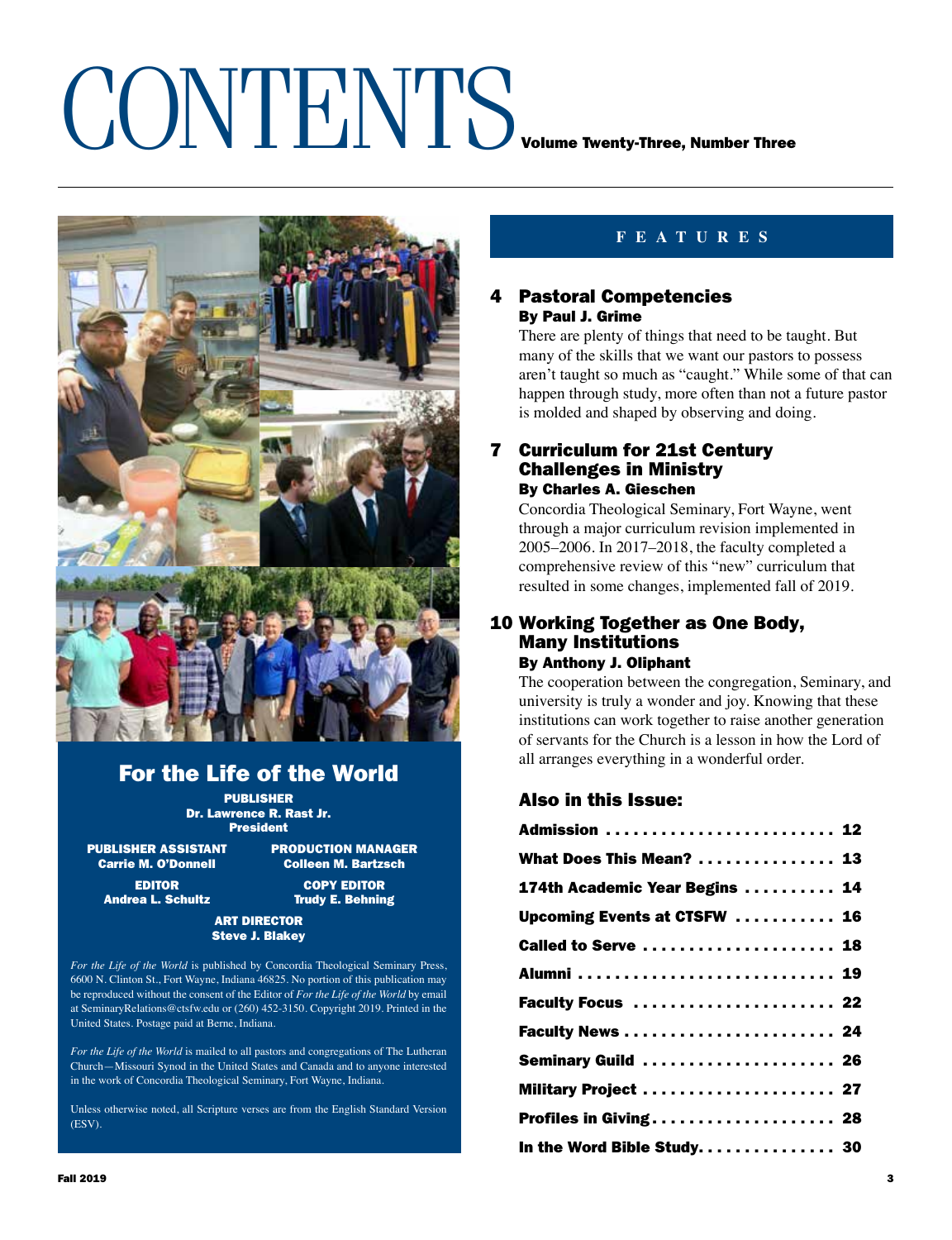# Pastoral Com



**Above:** *Shepherd of the City Lutheran Church, Fort Wayne, CTSFW Vicar Jonah Domenichelli shares with VBS kids about Jesus' sacrificial death on the cross.*

century or more ago, what expectations did congregations<br>have of their pastor? He needed to be able to preach, of<br>course, and to visit the sick. Very often, however, he was have of their pastor? He needed to be able to preach, of course, and to visit the sick. Very often, however, he was not only tasked with duties in the church, but also required to teach in the school, including many subjects beyond religion. He might have to stoke the wood-burning stove each morning, clear snow away from the door, and complete whatever else was needed before his pupils or parishioners arrived.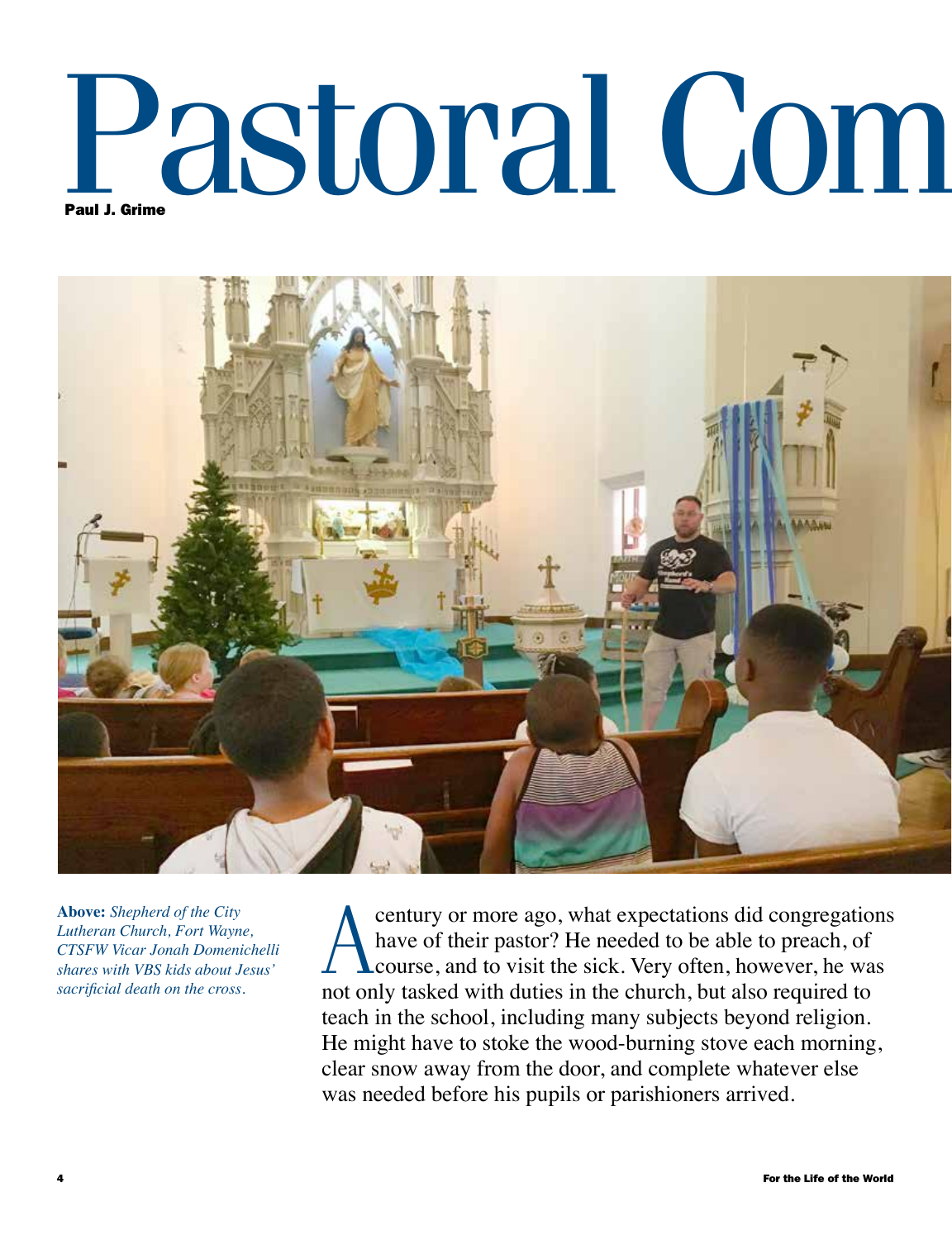## petencies

Times have certainly changed. Or have they? In many ways it seems that a pastor must be a jack-of-all-trades—and we'll put aside such mundane things as turning up the thermostat on a cold morning or starting the coffee for Bible class. Pastors, it seems, need to be ready and able to do just about anything. They still have to be able to preach. And teach. And balance multiple schedules. They provide direction to all sorts of groups within the congregation, giving guidance to the altar guild, shaping and molding members of the board of elders, engaging the youth, visiting the sick, comforting the dying, providing counsel to the emotionally distraught, preparing couples for marriage, helping moms and dads through the challenges of parenthood, supporting couples in marital discord, visiting the unchurched, encouraging both young and old to consider vocations of service within the Church.

The list is never ending. While he isn't responsible for the congregation's finances, he needs to know how to read a budget. He has to have a knack for recruiting volunteers in the church to teach Sunday school, to serve on boards and committees, or to sing in the choir. In addition to Sunday and midweek sermons, he has to be able to pull together funeral sermons with little advance notice. And it goes on.

How does the Seminary prepare future pastors for such a wide array of expectations? There are plenty of things that need to be taught, as our students can attest from the many hours they spend in class and an even larger number of hours hitting the books. But many of the skills that we want our pastors to possess aren't taught so much as "caught." While some of that can happen through study, more

often than not a future pastor is molded and shaped by observing and doing.

These skills are what we call the pastoral competencies. Within our program of formation, seminarians participate in many ungraded activities that we have categorized into six broad areas: 1) worship, 2) teaching, 3) preaching, 4) evangelism and outreach, 5) spiritual care, and 6) administration and leadership. Our goal over the course of a seminarian's four years of preparation is to bring him to a level of competence that will allow him to hit the ground running; not as an expert, to be sure, but as someone who can competently serve the people of God even while knowing that he still has a lot to learn.

How is this done? As soon as our students begin their studies, they are assigned to a local congregation where they will carry out some of the competencies for their first two years. We have developed a graduated approach that allows the students to move slowly through their experiences in order to build both their competence and their confidence. The goal is that, by the end of their second year, they have had enough experiences to equip them for their vicarage year.

Normally, the third year of studies is spent in a vicarage congregation, which can be located anywhere in the United States (and even occasionally overseas). The intention of this year-long internship is to give the man a thorough grounding in the pastoral competencies, helping him both to broaden his experiences and to attain higher levels of achievement.

Upon his return to the Seminary for his fourth and final year of studies, a careful debriefing by the vicarage supervisor allows the Seminary to



**Above:** *Serving the needy as part of Lutheran Church of the Redeemer's ministry outreach in Baltimore, Maryland. CTSFW students (l-r) Tim Steele II, Daniel Wunderlich, Austin Meier took part in a nine-day Urban Immersion Experience in the city hosted by the Lutheran Church of the Redeemer and Martini Lutheran Church, in conjunction with the Wyneken Project.*